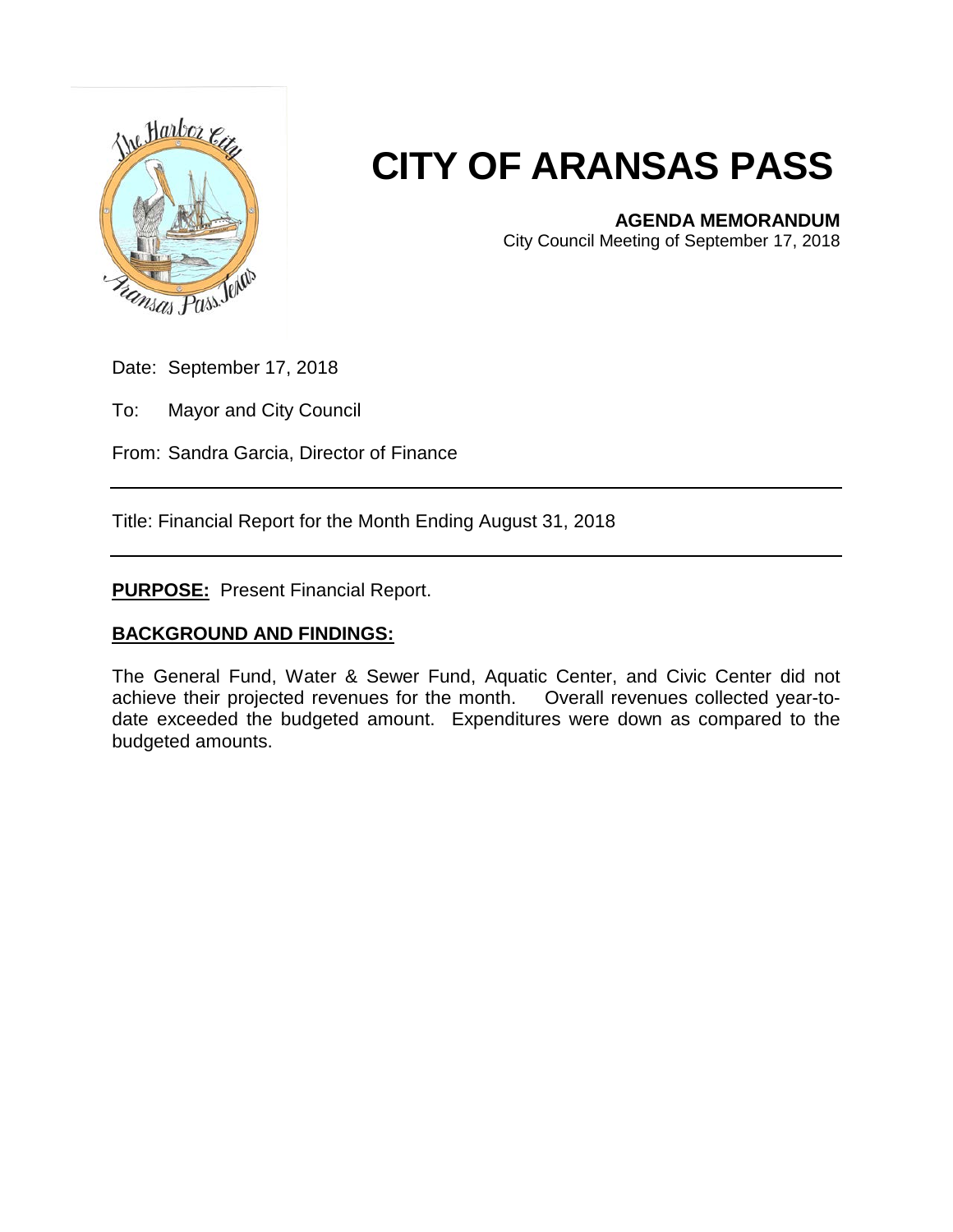## **City of Aransas Pass Financial Report Month The Ending August 31, 2018**

|                               | <b>Current</b>  |                       |                      |                   | Remaining |
|-------------------------------|-----------------|-----------------------|----------------------|-------------------|-----------|
|                               | <b>Budgeted</b> | <b>Current Actual</b> | <b>Annual Budget</b> | <b>YTD Actual</b> | Budget %* |
| <b>General Fund</b>           |                 |                       |                      |                   |           |
| Revenue                       | 597,563         | 598,661               | 9,772,836            | 9,047,562         | 7.42%     |
| Expenditures                  | 778,213         | 693,659               | 9,772,836            | 7,670,129         | 21.52%    |
|                               | (180, 650)      | (94, 998)             |                      | 1,377,433         |           |
| <b>Debt Service Fund</b>      |                 |                       |                      |                   |           |
| Revenue                       | 20,121          | 12,254                | 1,644,934            | 1,684,019         | $-2.38%$  |
| Expenditures                  |                 |                       | 1,596,226            | 1,594,387         | 0.12%     |
|                               | 20,121          | 12,254                | 48,708               | 89,632            |           |
| <b>Water &amp; Sewer Fund</b> |                 |                       |                      |                   |           |
| Revenue                       | 403,006         | 368,690               | 4,836,069            | 3,739,885         | 22.67%    |
| Expenditures                  | 331,778         | 287,269               | 4,837,778            | 4,211,024         | 12.96%    |
|                               | 71,228          | 81,421                | (1,709)              | (471, 139)        |           |
| <b>Harbor Fund</b>            |                 |                       |                      |                   |           |
| Revenue                       | 25,079          | 24,694                | 300,950              | 391,753           | $-30.17%$ |
| Expenditures                  | 24,372          | 12,507                | 297,010              | 262,298           | 11.69%    |
|                               | 707             | 12,188                | 3,940                | 129,455           |           |
| <b>Aquatics Center</b>        |                 |                       |                      |                   |           |
| Revenue                       | 51,166          | 20,498                | 313,345              | 145,722           | 53.49%    |
| Expenditures                  | 41,793          | 49,600                | 313,345              | 263,469           | 15.92%    |
|                               | 9,373           | (29, 102)             |                      | (117, 747)        |           |
| <b>Civic Center</b>           |                 |                       |                      |                   |           |
| Revenue                       | 34,280          | 9,937                 | 411,360              | 62,437            | 84.82%    |
| Expenditures                  | 26,997          | 17,796                | 382,317              | 247,480           | 35.27%    |
|                               | 7,283           | (7, 859)              | 29,043               | (185, 043)        |           |
| <b>Hotel/Motel Fund</b>       |                 |                       |                      |                   |           |
| Revenue                       | 58              | 29,400                | 260,700              | 263,824           | $-1.20%$  |
| Expenditures                  | 48,500          | 64,941                | 232,000              | 241,153           | $-3.95%$  |
|                               | (48, 442)       | (35, 541)             | 28,700               | 22,671            |           |
| <b>Overall</b>                |                 |                       |                      |                   |           |
| Revenue                       | 1,131,273       | 1,064,135             | 17,540,194           | 15,335,202        | 12.57%    |
| Expenditures                  | 1,251,653       | 1,125,772             | 17,431,512           | 14,489,940        | 16.88%    |
|                               | (120, 380)      | (61, 637)             | 108,682              | 845,263           |           |

\*The remaining budget percent for Revenues should be 8.37% or less to be on track with budgeted revenues.

\*The remaining budget percent for Expenditures should be 8.37% or greater to be on track with budgeted expenditures.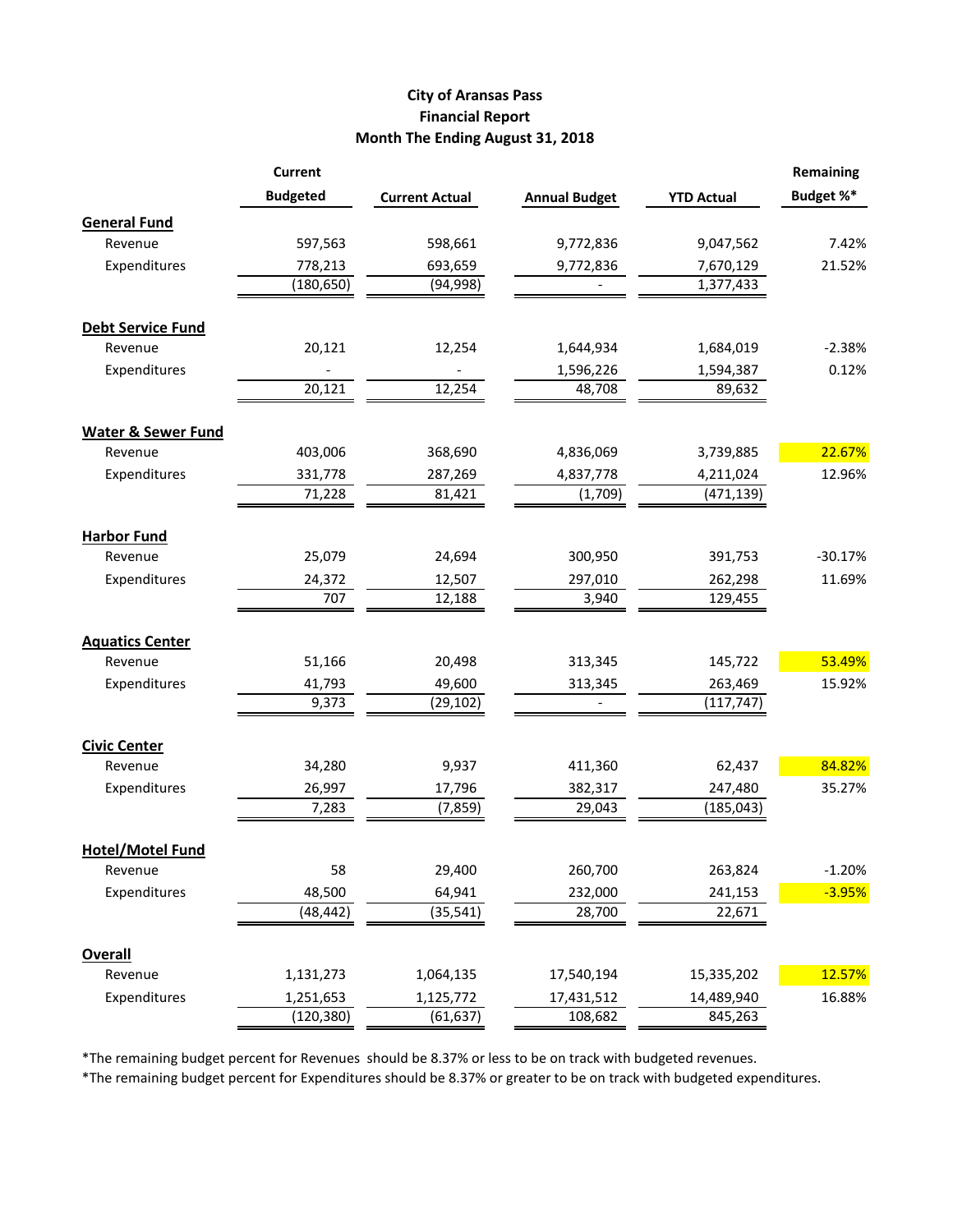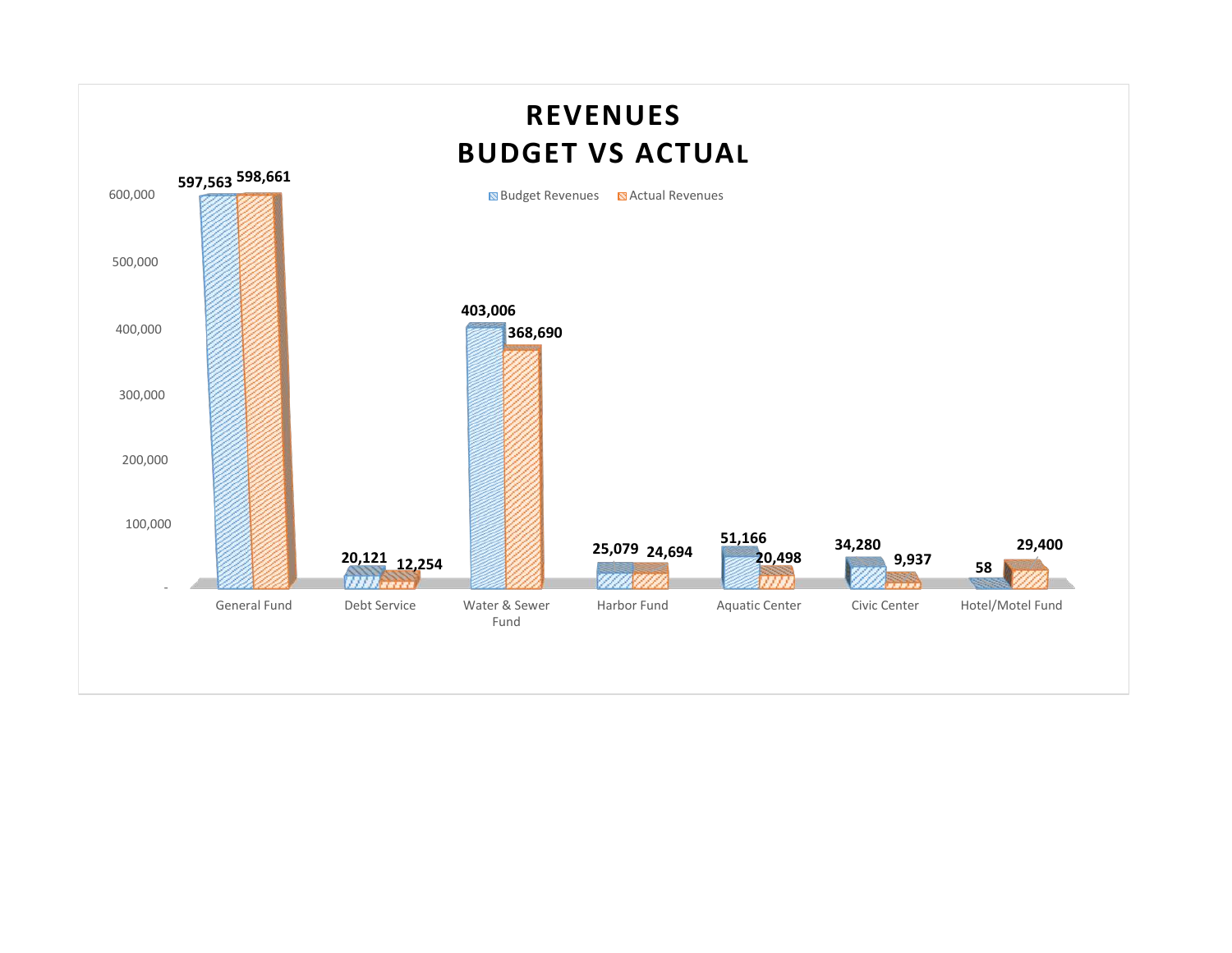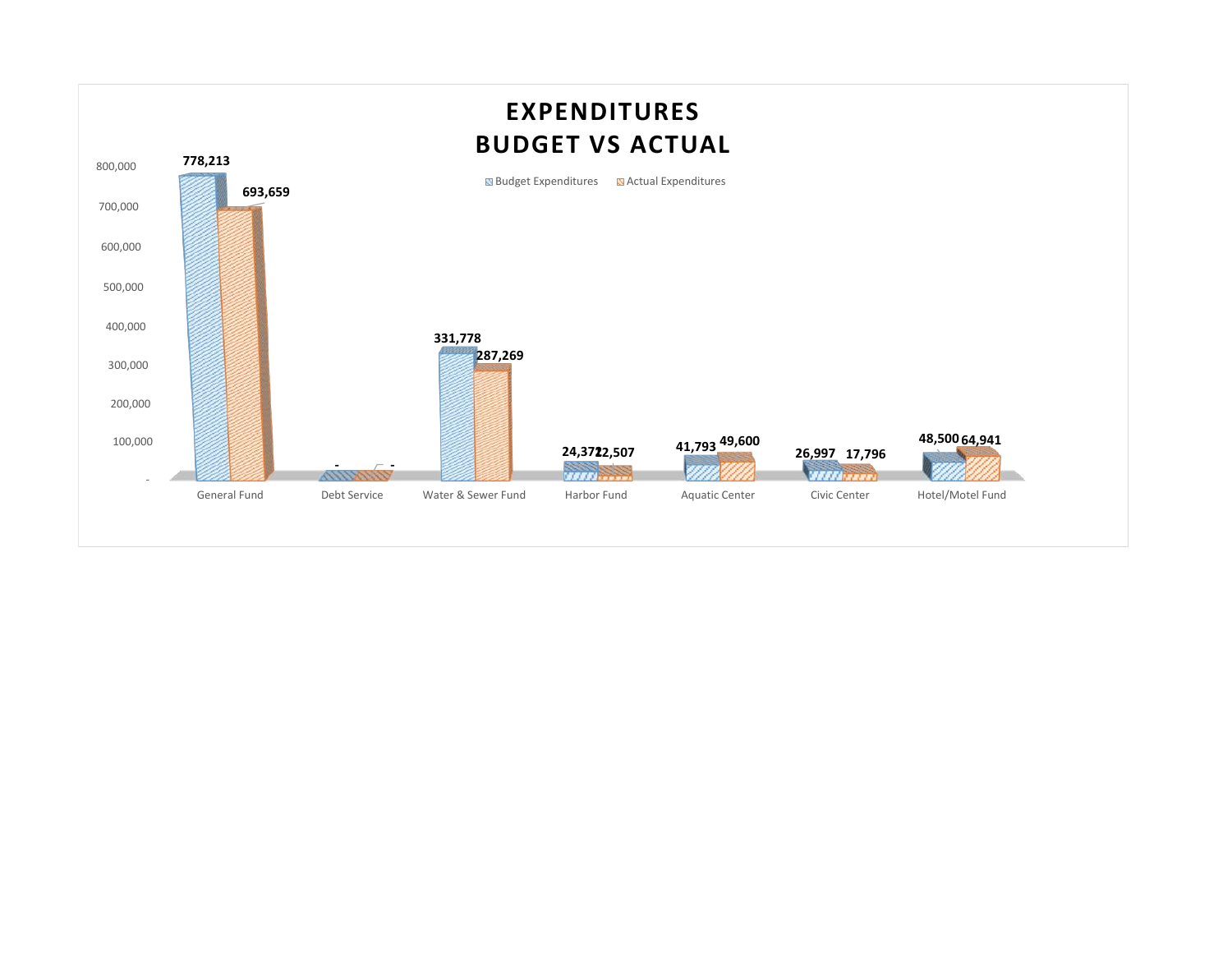